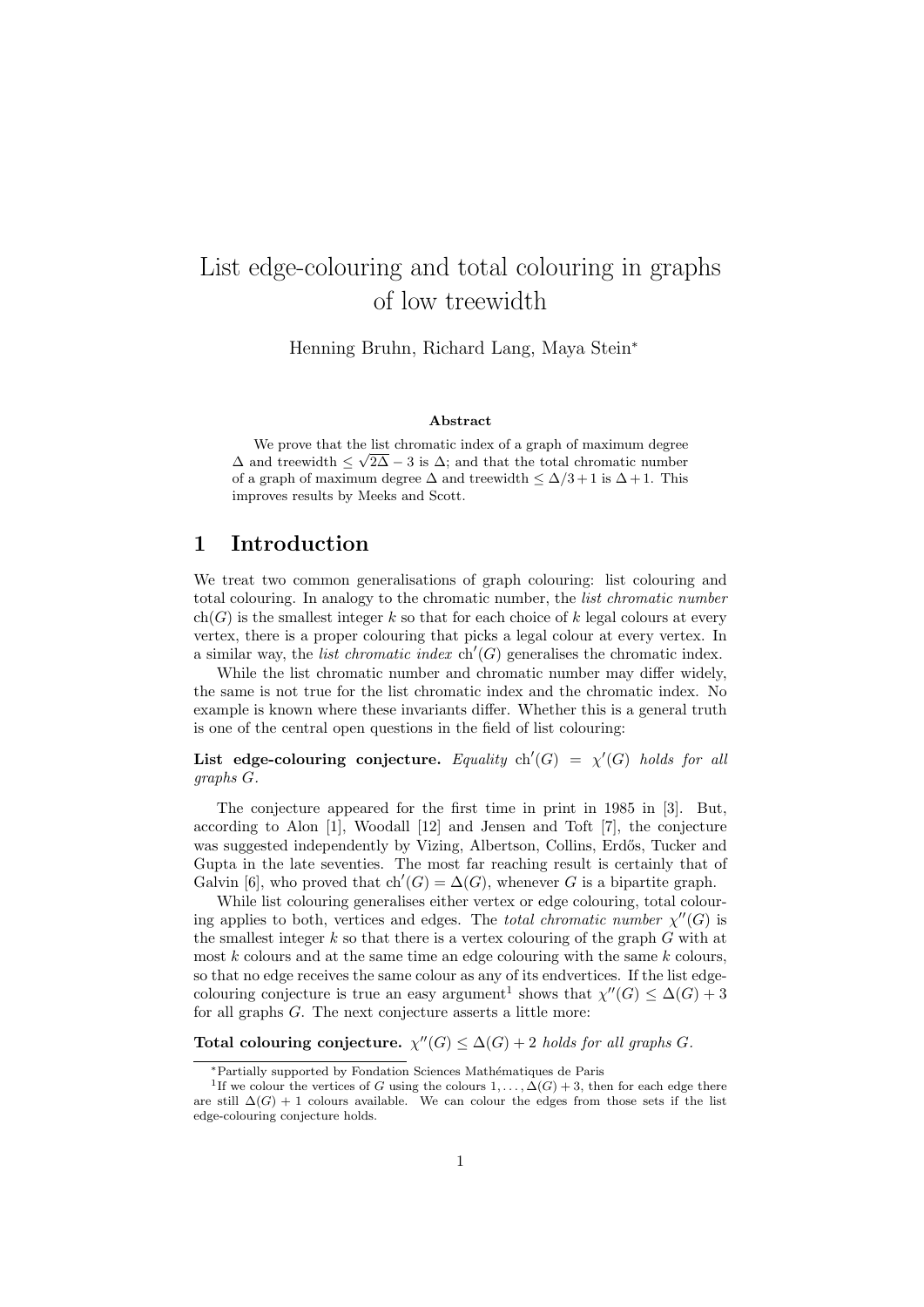The conjecture has been proposed independently by Behzad [2] and Vizing [11] during the seventies.

It is clear that ch'(G) is bounded from below by  $\Delta(G)$ , the maximum degree of G. Also,  $\chi''(G) \geq \Delta(G) + 1$ , since a vertex of maximum degree and its incident edges have to receive distinct colours. We show that these trivial lower bounds are already sufficient for graphs of low treewidth and high maximum degree. (The treewidth of a graph is a way to measure how much the graph resembles a tree, a proper definition is given in Section 2.) In particular, our results imply the list edge-colouring conjecture as well as the total colouring conjecture for these classes of graphs.

**Theorem 1.** Let G be graph of treewidth k and maximum degree  $\Delta(G) \geq$  $(k+3)^2/2$ . Then  $\text{ch}'(G) = \Delta(G)$ .

**Theorem 2.** Let G be a graph of treewidth  $k \geq 3$  and maximum degree  $\Delta(G) \geq$  $3k - 3$ . Then  $\chi''(G) = \Delta(G) + 1$ .

Our proofs rely on the fact that graphs with low treewidth and a high maximum degree contain substructures that are suitable for classical colouring arguments. This method has been used before: Zhou, Nakano and Nishizeki [13] show that  $\chi'(G) = \Delta(G)$  if the graph G has treewidth  $\geq 2\Delta(G)$ ; Juvan, Mohar and Thomas [8] prove that the edges of any graph of treewidth 2 can be coloured from lists of size  $\Delta$ ; and in [9] the latter results are extended to graphs of treewidth 3 and maximum degree  $\geq$  7. Finally, this approach has also been employed by Meeks and Scott [10], who prove that determining the list chromatic index as well as the list total chromatic number is fixed parameter tractable, when parameterised by treewidth. As a by-product they obtain that ch'(G) =  $\Delta(G)$  and  $\chi''(G) = \Delta(G) + 1$  for all graphs G of treewidth k and maximum degree  $\geq (k+2)2^{k+2}$ . Our main results give an improvement of their results by making the bound on the maximum degree quadratic/linear instead of exponential.

The rest of the article is organised as follows. In the next section we will prove a lemma that provides a useful substructure, if applied to a graph of low treewidth and high maximum degree. This lemma will be used for the proofs of both our main results. The last two sections are independent of each other. In Section 3 we give a proof of Theorem 1 and in Section 4 we show Theorem 2. We remark that if we replace the bound  $\Delta(G) \geq 3k - 3$  in Theorem 2, with the bound  $\Delta(G) \geq 3k - 1$ , then Theorem 2 becomes substantially easier to prove: all after Remark 10 will be unnecessary.

#### 2 A structural lemma

We follow the notation of Diestel [5]. Let us recall the definition of a treedecomposition and of treewidth. For a graph G a tree decomposition  $(T, V)$ consists of a tree T and a collection  $V = \{V_t : t \in V(T)\}\$ of bags  $V_t \subseteq V(G)$ such that

- $V(G) = \bigcup_{t \in V(T)} V_t,$
- for each  $vw \in E(G)$  there exists a  $t \in V(T)$  such that  $v, w \in V_t$  and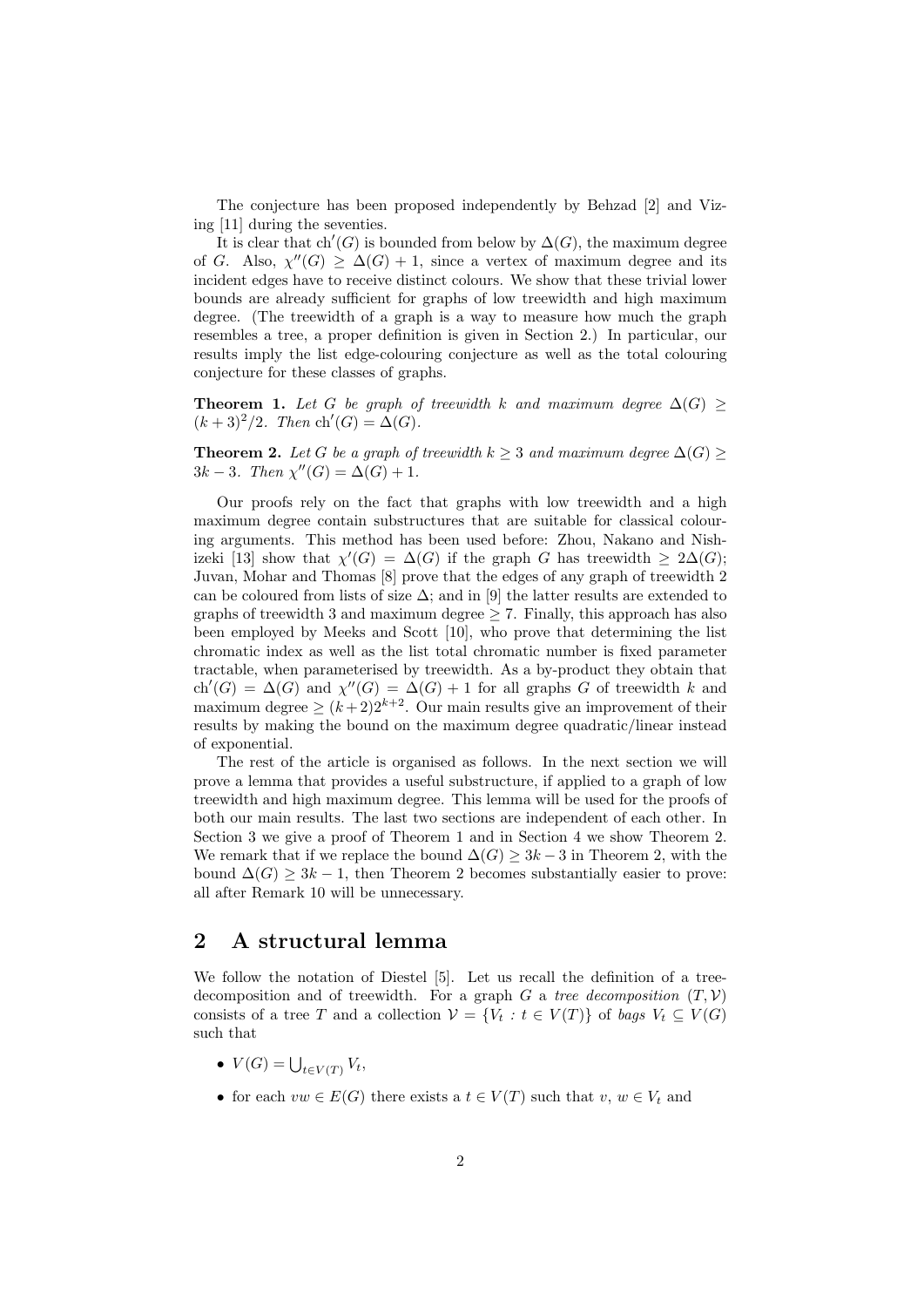

Figure 1: A useful substructure.

• if  $v \in V_{t_1} \cap V_{t_2}$  then  $v \in V_t$  for all vertices t that lie on the path connecting  $t_1$  and  $t_2$  in  $T$ .

A tree decomposition  $(T, V)$  of a graph G has width k if all bags have size at most  $k + 1$ . Note that in this case, if t is a leaf in T, then the degree of the vertices in  $V_t \setminus \bigcup_{t' \neq t} V_{t'}$  is bounded by k. The treewidth of G is the smallest number  $k$  for which there exists a width  $k$  tree decomposition of  $G$ .

Given a tree decomposition  $(T, V)$  of G, where T is rooted in some vertex  $r \in V(T)$ , we define the *height*  $h(t)$  of any vertex  $t \in V(T)$  to be the distance from r to t. For  $v \in V(G)$  we define  $t_v$  as the (unique) vertex of minimum height in T for which  $v \in V_{t_v}$ . In particular, if  $v \in V_r$ , then  $t_v = r$ .

The proof of the following lemma can be extracted from [10]. For the sake of completeness we include a proof here.

**Lemma 3** (Meeks and Scott [10]). For  $\Delta_0$ ,  $k \in \mathbb{N}$  with  $\Delta_0 \geq 2k - 1$ , let G be a graph of treewidth at most k and

$$
\deg(v) + \deg(w) \ge \Delta_0 + 2
$$

for each edge vw  $\in E(G)$ . Then there are disjoint vertex sets  $U, W \subseteq V(G)$  and a vertex  $x \in U$ , such that

- (a) W is stable with  $N(W) \subseteq U$ ;
- (b) deg $(w) \leq k$  for every  $w \in W$ ;
- (c)  $x$  is adjacent to each vertex of  $W$ ; and
- (d)  $|U| \leq k+1$  and  $|W| \geq \Delta_0 + 2 2k$ .

Proof. By the assumptions of the lemma we have

$$
deg(v) + deg(w) \ge \Delta_0 + 2 \ge 2k + 1.
$$
 (1)

In particular, of any two adjacent vertices, at least one has degree at least  $k + 1$ (and G has at least one vertex of degree at least  $k+1$ ). We define  $B \subseteq V(G)$  to be the (non-empty) set of vertices of degree at least  $k+1$ . Then  $S := V(G) \setminus B$ is stable.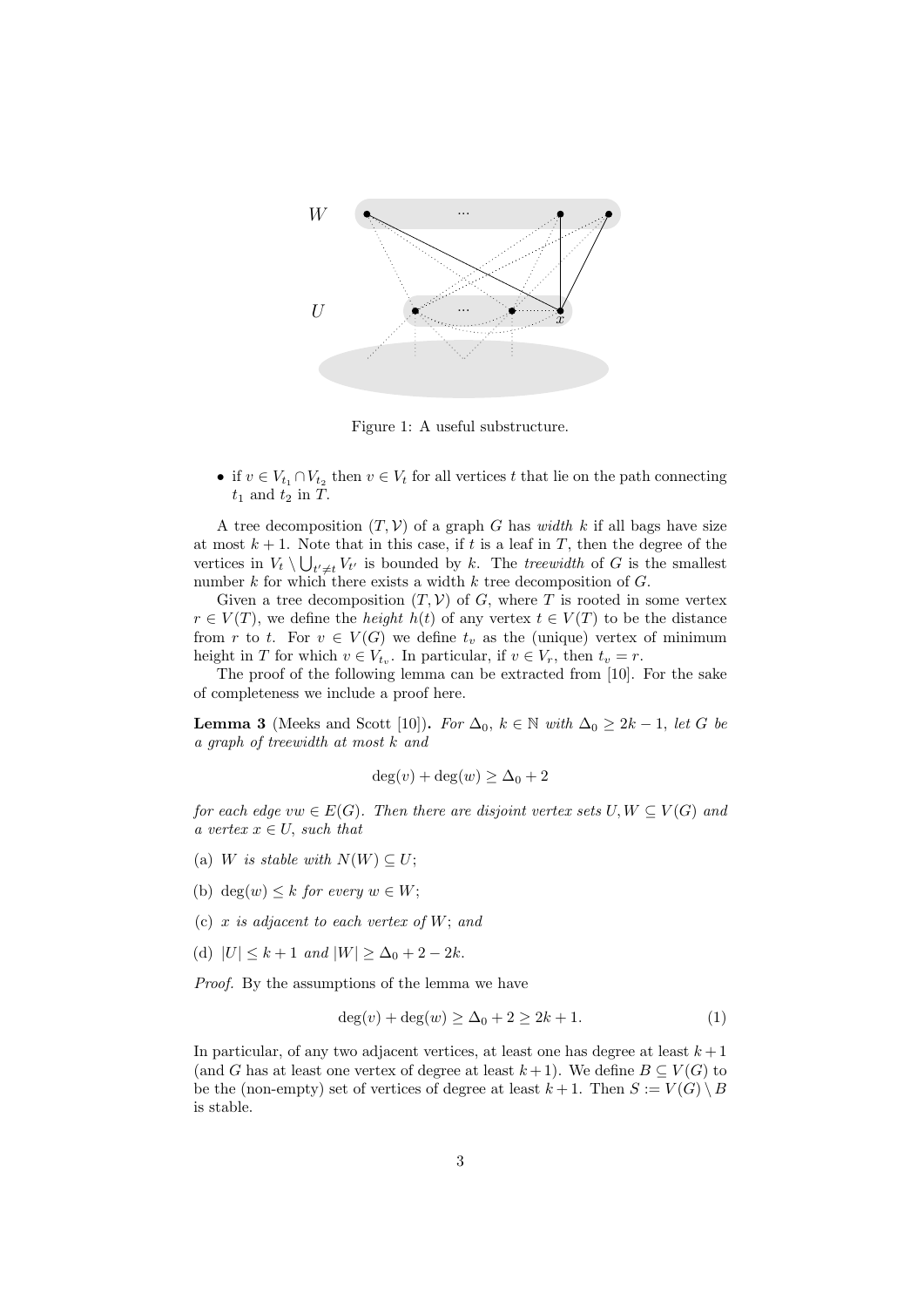Fix a width k tree decomposition  $(T, V)$  of G and root the associated tree T in an arbitrary vertex  $r \in V(T)$ . Let  $x \in B$  such that  $h(t_x) = \max_{v \in B} h(t_v)$ . Define  $T'$  as the subtree of T rooted at  $t_x$ , that is, the subgraph of T induced by all vertices  $t \in V(T)$  where the path from t to the root r contains  $t_x$ .

Set  $U := V_{t_x}$  and  $X := \bigcup_{t \in V(T')} V_t$ . Note that  $|U| \leq k+1$ . We have  $B \cap X \subseteq U$ , since any  $v \in (B \cap X) \setminus U$  would have  $h(t_v) > h(t_x)$ , contrary to the choice of  $x$ . Consequently

$$
X \setminus U \subseteq S. \tag{2}
$$

By definition of the tree decomposition, no element of  $X \setminus U$  can appear in a bag indexed by a vertex  $t \in V(T - T')$ . Since S is stable this gives

$$
N(X \setminus U) \subseteq U. \tag{3}
$$

By definition of  $t_x$ , also x does not appear in any bag  $V_t$  of a vertex  $t \in T - T'$ . So,  $N(x) \subseteq X$ .

Set  $W := N(x) \setminus U$ . Then  $W \subseteq X \setminus U$ . So by (2), we can guarantee (b), and by  $(3)$ , we have  $(a)$ . Also, assertion  $(c)$  and the first part of  $(d)$  hold.

Using the assumptions of the lemma and (b), we get

$$
\deg(x) \ge \Delta_0 + 2 - \deg(w) \ge \Delta_0 + 2 - k.
$$

Since  $N(x) \subseteq U \cup W$  we obtain

$$
|W| \ge |N(x) \setminus (U \setminus \{x\})| \ge \Delta_0 + 2 - 2k,
$$

which is as desired for the second part of (d).

## 3 List edge-colouring

To define the list edge-colouring of a graph  $G$ , we define an *assignment of lists* as a function  $L : E(G) \to \mathcal{P}(\mathbb{N})$  that maps the edges of G to lists of colours  $L(v)$ . A function  $\gamma : E(G) \to \mathbb{N}$  is called an  $L$ -edge-colouring of G, if  $\gamma(e) \in L(e)$ for each  $e \in E(G)$  and if no two edges with a common endvertex receive the same colour. The *list chromatic index*  $\text{ch}'(G)$  is the smallest integer k such that for each assignment of lists L to G, where all lists have size k, there is an L-edge-colouring of G.

For the remainder of this section we suppose all bipartite graphs to have bipartition classes  $U$  and  $W$ , unless stated otherwise.

Let G be a graph with an assignment of lists  $L : E(G) \to \mathcal{P}(\mathbb{N})$  to the edges of G. Suppose that for some stable subset  $W' \subseteq V(G)$  we can find an L-edgecolouring of  $G - W'$ . In order to extend this to an L-edge-colouring of G we have to colour the edges of the bipartite graph  $H$  induced by the edges adjacent to  $W'$ . Note that in the colouring problem we now have for  $H$ , the list of each edge vw with  $w \in W'$  has size of at least  $\Delta - \deg_{G-H}(v) \ge \deg_H(v)$ .

This motivates the following notion. For a bipartite graph  $G$ , we call a nonempty subset  $C \subseteq W$  choosable, if for any assignment of lists L to the edges of the induced graph  $H = G[C \cup N(C)]$  with  $|L(vw)| > d_H(v)$  for each edge vw with  $w \in C$  and  $v \in N(C)$ , there is an *L*-edge-colouring of *H*.

 $\Box$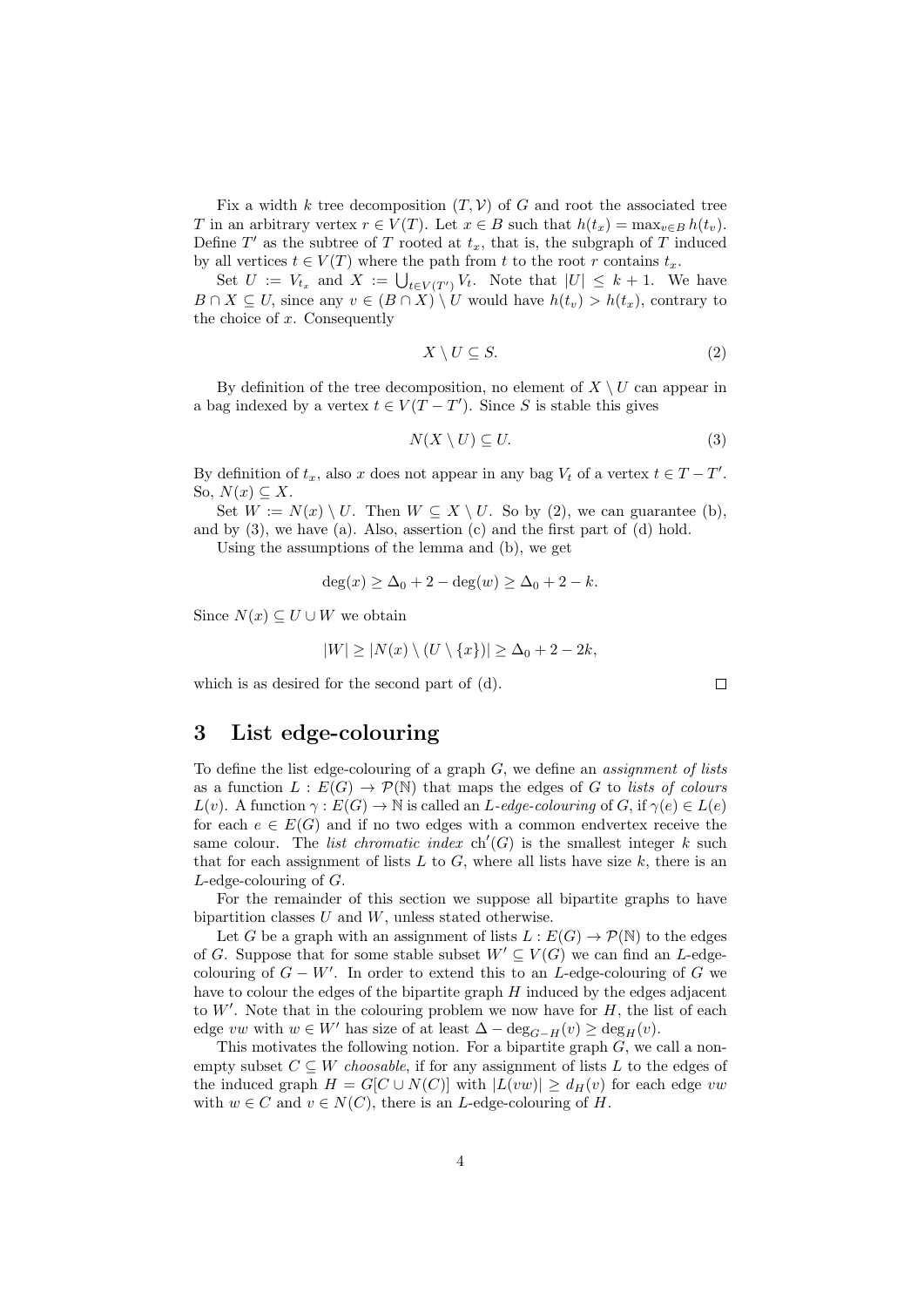**Lemma 4.** Let G be a (non-empty) bipartite graph with  $2|W| > |U|(|U| - 1)$ . Then W contains a choosable subset.

To prove this we will use the following refined version of Galvin's theorem:

Theorem 5 (Borodin, Kostochka and Woodall [4]). Let G be a bipartite graph with an assignment of lists L to the edges of G such that such that  $|L(vw)| >$  $\max\{\deg(v), \deg(w)\}\$  for each edge  $vw \in E(G)$ . Then G has an L-edge-colouring.

**Corollary 6.** Let G be a bipartite graph with  $deg(v) \geq deg(w)$  for each edge  $vw \in E(G)$ . Then W is choosable.

*Proof of Lemma 4.* We proceed by induction on  $k = |U|$ . If  $|U| = 1$ , then for any vertex  $w \in W$  the set  $\{w\}$  is choosable. Given a graph G that satisfies the assumptions of the lemma and for which  $|U| = k + 1$ , we can assume that there is a vertex  $v \in U$  of degree at most k. Otherwise W itself is choosable by Corollary 6: indeed, we have  $deg(w) \leq k$  for every  $w \in W$  as w has all its neighbours in  $U$ , which is of size  $k$ .

Let  $W' := W \setminus N(v)$  and  $U' := U \setminus \{v\}$ . As  $|U'| = k$  and

$$
2|W'| = 2|W| - 2|N(v)| > (k+1)k - 2k = k(k-1)
$$

the graph  $G' = G[U' \cup W']$  fulfils the assumptions of the lemma. By the induction assumption  $W'$  contains a subset of vertices that is choosable with respect to  $G'$  and hence also choosable with respect to  $G$ .  $\Box$ 

Proof of Theorem 1. We prove the following assertion.

Let  $G$  be a graph of treewidth at most  $k$  with an assignment of lists  $L$  to the edges of  $G$ , such that each list  $L(vw)$  has size  $\max\{(k+3)^2, \Delta(G)\}.$  Then G has an L-edge-colouring.

Set  $\Delta := \max(\frac{(k+3)^2}{2}, \Delta(G))$  and let G be a counterexample to the claim with  $|V(G)|+|E(G)|$  minimal. So there are lists  $L(vw)$  of size  $\Delta$  for each  $vw \in E(G)$ , such that there is no  $L$ -edge-colouring of  $G$ . Clearly,  $G$  is connected and nonempty. Moreover, for every edge  $vw \in E(G)$  we have

$$
\deg(v) + \deg(w) \ge \Delta + 2.
$$

Otherwise choose an L-edge-colouring of  $G-vw$  by minimality and observe that  $L(vw)$  retains at least one available colour, which can be used to colour  $vw$ . By Lemma 3 (with  $\Delta_0 = \Delta$ ), we know that G has subsets  $U, W \subseteq V(G)$ , such that  $|U| \leq k+1$  and

$$
|W| \ge \Delta + 2 - 2k \ge \frac{(k+3)^2}{2} + 2 - 2k > \frac{(k+1)k}{2}.
$$

Let  $H$  be the bipartite graph induced by the edges between  $U$  and  $W$ . Then Lemma 4 provides a subset  $C \subseteq W$  that is choosable with respect to H. By minimality there is an L-edge-colouring  $\gamma$  of the graph  $G - C$ . Since C is choosable, we can extend  $\gamma$  to an *L*-edge-colouring of G. This gives the desired contradiction.  $\Box$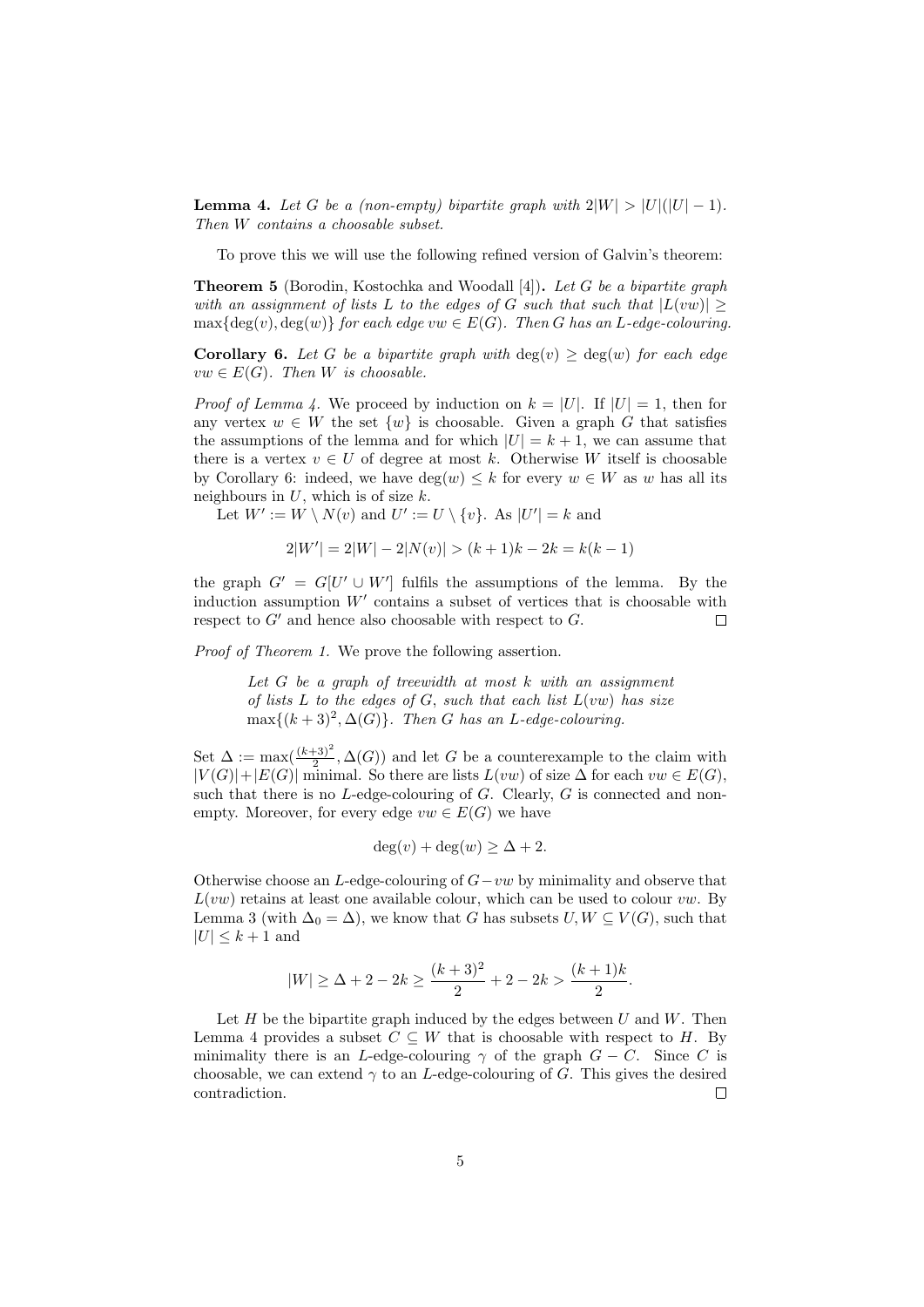Theorem 1 is almost certainly not best possible. In the introduction we mentioned the result of Zhou et al [13] that  $\chi'(G) = \Delta(G)$  whenever  $\Delta(G)$  is at least twice the treewidth. If one believes the list edge-colouring conjecture then this indicates that in Theorem 1 a maximum degree that is linear in  $k$  is already sufficient to guarantee the assertion.

One obvious way to improve the theorem would be to improve the bound on the size of  $W$  in Lemma 4. That bound, however, is the best we can obtain by our simple use of Theorem 5 and its corollary. An illustration is given in the following example.

Consider the family of bipartite graphs  $G_i$ , which is constructed as follows. Let  $G_1$  be the complete bipartite graph with two vertices in partition class  $U_1$ , and one vertex in the other class,  $W_1$ . We obtain  $G_{i+1}$  from  $G_i$  by adding one vertex to  $U_i$ , and i vertices to  $W_i$ , thus obtaining  $U_{i+1}$  and  $W_{i+1}$ . The vertices in  $W_{i+1} \setminus W_i$  are made adjacent to all vertices in  $U_{i+1}$ . (Thus, the vertex in  $U_{i+1} \setminus U_i$  is only adjacent to  $W_{i+1} \setminus W_i$ .

From the construction it is clear that  $|W_i| = \sum_{j=1}^i j$  and  $|U_i| = i+1$ . So for each  $\in \mathbb{N}$ , we have

$$
2|W_i| = 2\sum_{j=1}^i j = (i+1)i = |U|(|U|-1).
$$

Moreover, we can not apply Corollary 6 to any induced bipartite subgraph  $H = G[C \cup N(C)]$  with  $C \subseteq W_i$  for some i. To see this, let C be any subset of  $W_i$ . Choose  $\ell \leq i$  maximal such that there exists  $w \in C \cap W_{\ell} \setminus W_{\ell-1}$ . By construction of  $G_i$ , the vertex w has degree  $|U_\ell| = \ell + 1$  in H, but any neighbour of w in  $U_{\ell} \setminus U_{\ell-1}$  has degree  $|W_{\ell} \setminus W_{\ell-1}| = \ell$  in H, by the maximality of  $\ell$ . Thus Corollary 6 does not apply to  $(C, N(C))$ .

However, there is another version of Galvin's theorem, which can be used to show that for any  $i \geq 3$ , the set  $W_i$  itself is choosable in  $G_i$ :

**Theorem 7** (Borodin, Kostochka and Woodall [4]). Let G be a bipartite graph. Then  $W$  is choosable if and only if  $G$  has an  $L$ -edge-colouring from the lists  $L^*(uw) = \{1, ..., \deg(u)\}$  for  $u \in U$ .

Let us show by induction that the graphs  $G_i$  are colourable from the lists  $L^*$ , for  $i \geq 3$ . It is not hard to see that the graph  $G_3$  (which equals  $K_{3,3} - e$ ) can be coloured from the lists  $L^*$ . For the graph  $G_{i+1}$ , consider the lists  $L^*$  as in the above theorem. By induction, colour the edges of  $G_i$  from the smaller lists, and colour the edges adjacent to  $U_{i+1} \setminus U_i$  with  $1, \ldots, i$ . The remaining edges lie between  $W_{i+1} \setminus W_i$  and  $U_i$ , spanning a complete bipartite  $(i + 1)$ -regular graph H. Their lists retain a set  $C_{i+1}$  of  $i+1$  colours that are unused so far. So we may apply Corollary 6 to see that  $W_{i+1} \setminus W_i$  is choosable in H. Thus by Theorem 7, we can colour the  $E(H)$  with  $i+1$  colours. Substitute these colours with the ones from  $C_{i+1}$ , and we are done.

This suggests that the bound on the size of  $|W|$  in Lemma 4 might not be optimal. Perhaps Theorem 7 could be used in general to decrease the bound on the maximum degree.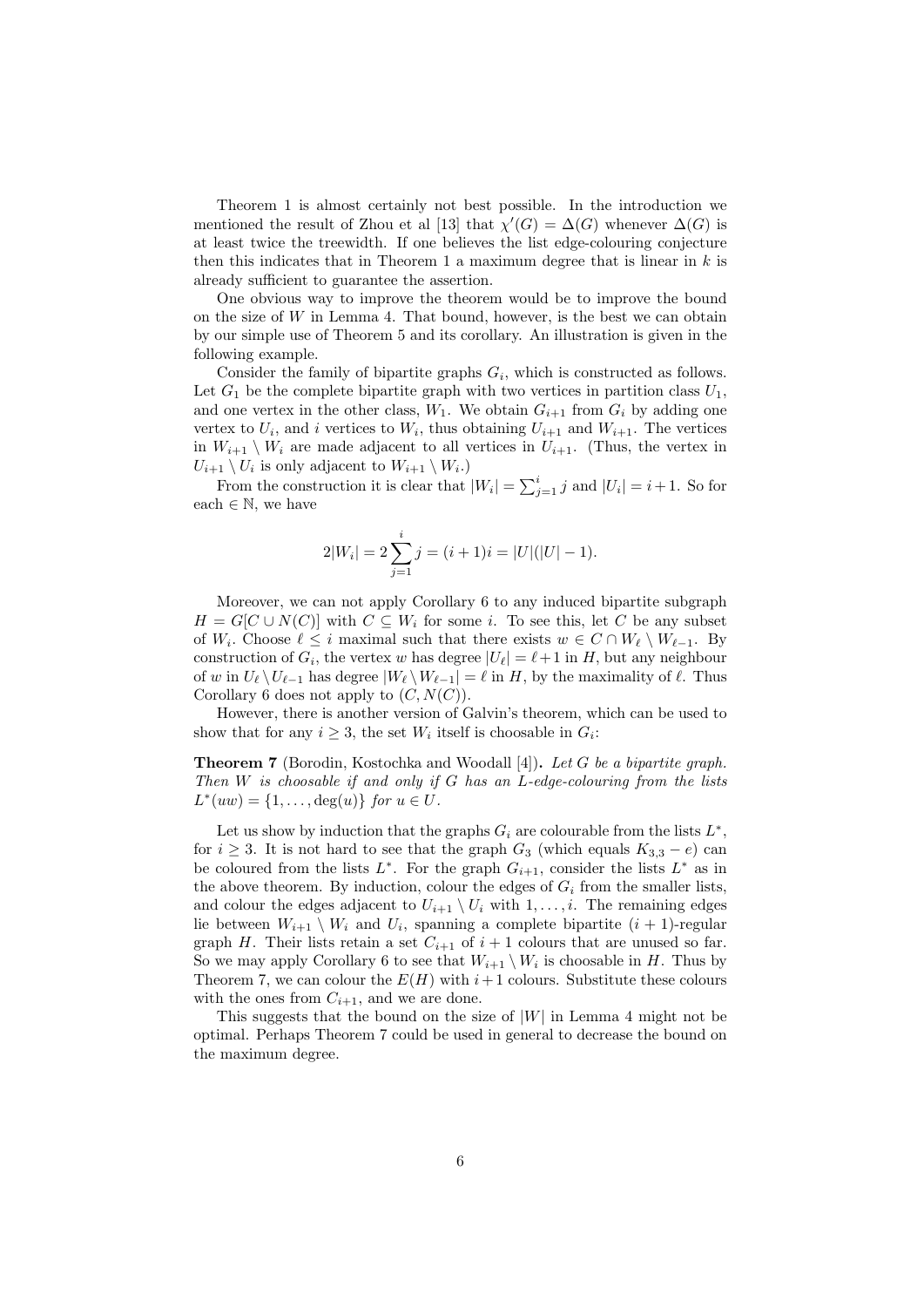#### 4 Total colouring

The whole section is devoted to the proof of Theorem 2. The same theorem with the slightly stronger bound  $\Delta(G) \geq 3k - 1$  can be shown with less effort: the reader interested in this variant may read our proof up to Remark 10 and skip everything afterwards.

We show the following assertion, which clearly implies Theorem 2:

 $\chi''(G) \le \max\{\Delta(G), 3k-3, 2k\} + 1$  for any graph G of treewidth  $\le k$ .

Suppose this is not true, and let  $G$  be an edge-minimal counterexample. Put  $\Delta := \max\{\Delta(G), 3k-3, 2k\}.$  (Thus we assume G cannot be totally coloured with  $\Delta + 1$  colours, but  $G - e$  can, for any edge e.)

**Claim 8.** We have  $deg(u) + deg(v) \geq \Delta + 1$  for each edge  $uv \in E(G)$ .

*Proof.* Suppose G contains an edge uv for which the degree sum is at most  $\Delta$ , where we assume that  $\deg(u) \geq \deg(v)$ . Let  $G - uv$  be totally coloured with at most  $\Delta + 1$  colours.

Now, if u and v receive the same colour, we recolour v: Note that v has  $\deg(v)$  coloured neighbours and is incident with  $\deg(v) - 1$  coloured edges. As

$$
2\deg(v) - 1 \le \deg(u) + \deg(v) - 1 \le \Delta - 1,
$$

there is a colour among the  $\Delta + 1$  colours available that can be given to v.

Finally, we observe that the edge uv is incident with two coloured vertices and adjacent to  $deg(u) + deg(v) - 2$  coloured edges. That means there are at most  $\deg(u) + \deg(v) \leq \Delta$  different colours that cannot be chosen for  $uv$  – but we have  $\Delta + 1$  colours at our disposal. Thus, G can be totally coloured with  $\Delta + 1$  colours. Г

By Claim 8 we may apply Lemma 3 with parameters  $\Delta_0 = \Delta - 1$  and k; let  $U, W, x$  as obtained by the lemma. We choose a neighbour  $w^* \in W$  of x and totally colour  $G - w^*x$  with at most  $\Delta + 1$  colours. Further, we uncolour every vertex in  $W$ . Observe that it will not be a problem to colour  $W$  once all the rest of  $V(G) \cup E(G)$  has been coloured: The vertices in W have degree at most k each, so there will be at most  $2k \leq \Delta$  forbidden colours at each  $w \in W$ .

We will say that a colour  $\gamma$  is missing at a vertex v, if neither v nor any incident edge is coloured with  $\gamma$  (neighbours of v, though, are allowed to have colour  $\gamma$ ). Let  $M(v)$  be the set of all colours missing at v.

As x is incident with at most  $\Delta - 1$  coloured edges, there is a colour  $\alpha$ missing at x. Call an edge coloured  $\alpha$  an  $\alpha$ -edge. Note that

$$
\alpha \notin M(w^*). \tag{4}
$$

Indeed, otherwise we could colour  $w^*x$  with  $\alpha$ , then colour W as described above, and thus get a  $(\Delta + 1)$ -colouring of G, which by assumption does not exist.

Let  $F$  be the set of colours on edges between  $x$  and  $U$  together with the colour of x itself. Note that, since  $|U| \leq k+1$ , we have that

$$
|F| \le k + 1. \tag{5}
$$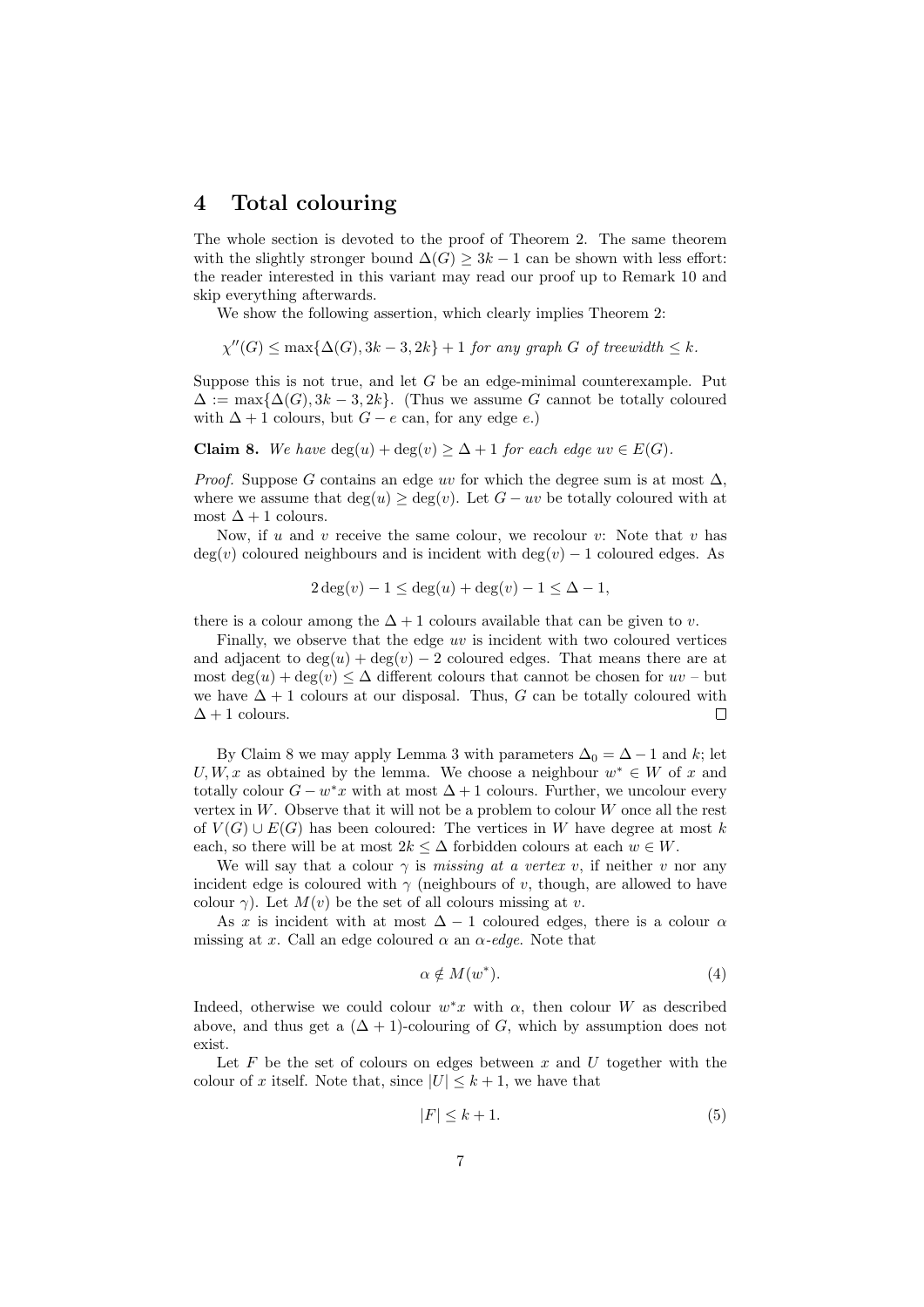Colours that are not in  $F$ , but missing at  $w^*$  are useful to us, because they could be used to colour  $xw^*$  (after possibly recolouring some edges in  $E(U, W)$ ). Let us make this more precise:

**Claim 9.** For every colour  $\beta \in M(w^*) \setminus F$  there is a vertex  $v_{\beta} \in W$  so that  $xv_{\beta}$  has colour  $\beta$ . Furthermore, there is an  $\alpha$ -edge incident with  $v_{\beta}$ .

*Proof.* If there is no  $v_\beta \in W$  with  $xv_\beta$  coloured  $\beta$ , then, since  $\beta \notin F$ , the colour  $\beta$  is also missing at x, and we may use it for the edge  $xw^*$ . This proves the first part of the claim.

Next, if  $\alpha$  is missing at  $v_\beta$ , we can colour  $xv_\beta$  with  $\alpha$  and  $xw^*$  with  $\beta$ . Colouring W as described above, this gives a  $(\Delta+1)$ -colouring of G, a contradiction. Thus, we may assume that  $\alpha$  is not missing at  $v_\beta$ , which, as the vertices of W are uncoloured, means that there is an  $\alpha$ -edge at  $v_{\beta}$ .  $\Box$ 

Denote by  $n_{\alpha}$  the number of  $\alpha$ -edges between U and W. Using Claim 9 and the fact that there is an  $\alpha$ -edge at  $w^*$  by (4), we see that

$$
n_{\alpha} \ge |M(w^*) \setminus F| + 1. \tag{6}
$$

Let us now estimate how many colours are missing at  $w^*$ . Of the  $\Delta + 1$ colours available, at most  $deg(w^*) - 1 \leq k - 1$  are used for incident edges, and none on  $w^*$ .

Thus,

$$
|M(w^*)| \ge \Delta + 1 - (\deg(w^*) - 1) \ge 2k - 1.
$$
 (7)

**Remark 10.** Our argumentation so far is enough to prove that any graph of treewidth k and maximum degree  $\Delta(G) \geq 3k - 1$  satisfies  $\chi''(G) = \Delta(G) + 1$ . Indeed, note that with the assumption  $\Delta(G) \geq 3k-1$ , we obtain  $|M(w^*)| \geq 2k+1$ in (7). Plugging this into (6), and using (5), we get  $n_{\alpha} \geq k+1$ . On the other hand, the  $\alpha$ -edges form a matching, which means there can be at most k, as  $\alpha$ is missing at x.

Let  $\rho_x$  be the colour of x.

**Claim 11.** We have  $F - \rho_x \subseteq M(w^*)$ . Moreover,  $\rho_x \in M(w^*)$  if and only if there is a vertex in U that is coloured  $\alpha$ .

*Proof.* Let  $u_{\alpha}$  be the number of vertices of U coloured  $\alpha$ . No vertex in U may be incident with two of the  $\alpha$ -edges counted by  $n_{\alpha}$ . As, moreover,  $\alpha$  is missing at  $x$ , we get that

$$
n_{\alpha} \le |U| - u_{\alpha} - 1 \le k - u_{\alpha}.\tag{8}
$$

On the other hand,

$$
|M(w^*) \setminus F| - |F \setminus M(w^*)| = |M(w^*)| - |F| \stackrel{(5),(7)}{\geq} k - 2. \tag{9}
$$

Putting (6), (8) and (9) together, we get

$$
k - u_{\alpha} \ge |F \setminus M(w^*)| + k - 1.
$$

In other words,

$$
|F \setminus M(w^*)| + u_\alpha \le 1.
$$

In the case  $u_{\alpha} > 0$ , this proves the claim. So suppose  $u_{\alpha} = 0$ . If  $\rho_x \in M(w^*)$ , we can recolour x with  $\alpha$ , colour the edge  $xw^*$  with  $\rho_x$  and colour W as above. Therefore,  $\rho_x \notin M(w^*)$ , and the claim follows.  $\Box$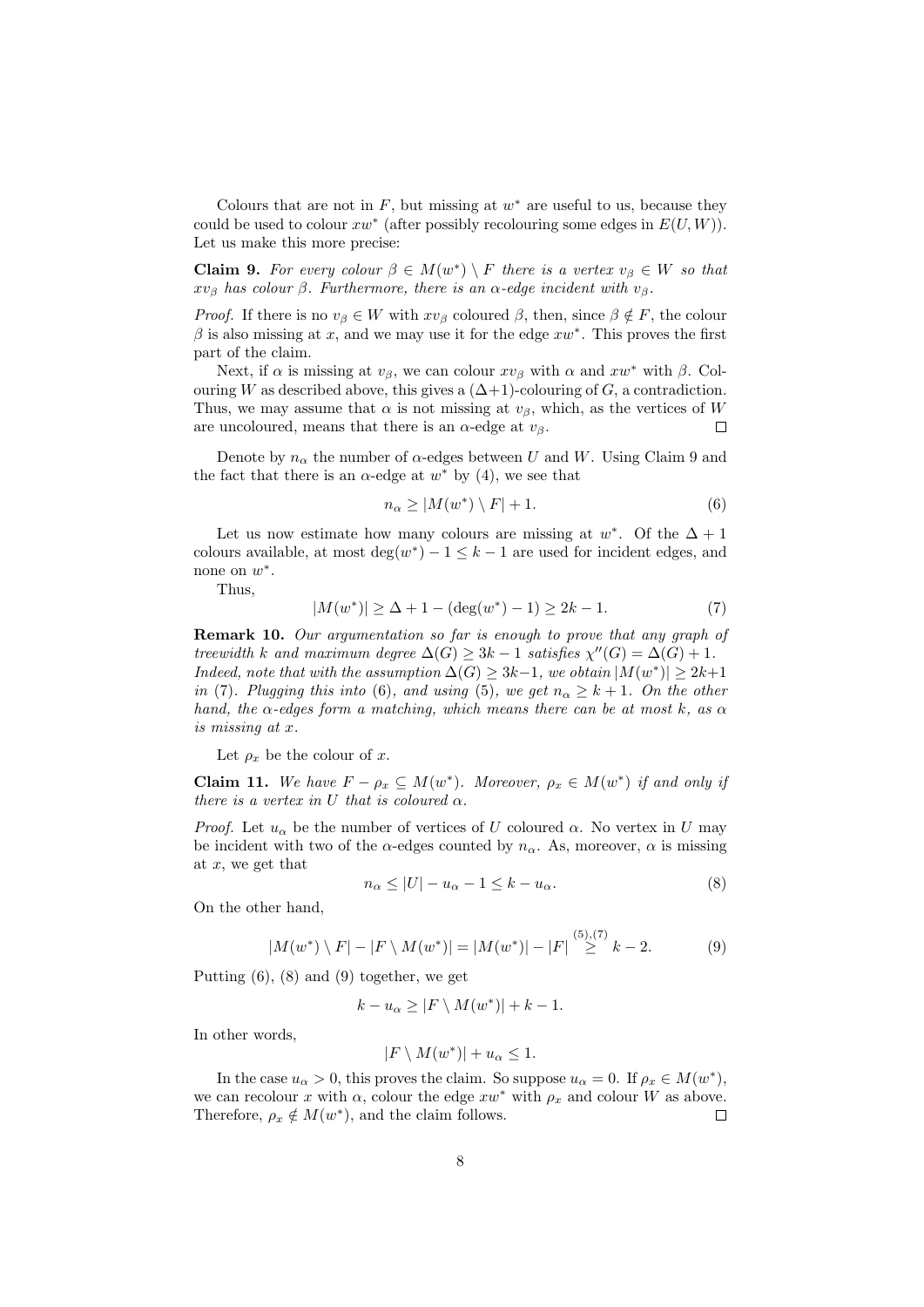Claim 12. We have  $|F| = k + 1$  and  $\deg(w^*) = k$ .

Proof. Suppose either of the two inequalities does not hold. Then the estimate in (9) is never tight, and we deduce

$$
|M(w^*) \setminus F| - |F \setminus M(w^*)| \ge k - 1.
$$

This leads to

$$
|F \setminus M(w^*)| + u_\alpha \le 0.
$$

Thus both  $u_{\alpha} = 0$  and  $\rho_x \in M(w^*)$ , contradicting Claim 11.

 $\Box$ 

 $\Box$ 

We next investigate which colours are missing at the vertices  $v_\beta$  from Claim 9.

**Claim 13.** 
$$
M(v_\beta) \subseteq M(w^*)
$$
 for every colour  $\beta \in M(w^*) \setminus F$ .

*Proof.* First, note that  $\rho_x \notin M(v_\beta) \setminus M(w^*)$ . Indeed, otherwise  $\rho_x \notin M(w^*)$  and therefore, by Claim 11, no vertex in U is coloured with  $\alpha$ . Thus we can recolour  $xv_\beta$  with  $\rho_x$ , colour  $xw^*$  with  $\beta$ , recolour x with  $\alpha$  and finish by colouring W.

Now, for contradiction suppose there is a colour  $\beta^* \in M(v_\beta) \setminus M(w^*)$ . By the previous paragraph,  $\beta^* \neq \rho_x$ . Hence, by Claim 11,  $\beta^* \notin F$ .

Then, there must be a vertex  $y \in W$  so that xy has colour  $\beta^*$ , as otherwise we can colour the edge  $xw^*$  with colour  $\beta$ , and the edge  $xv_\beta$  with colour  $\beta^*$ , colour W, and are done. Moreover, y is incident with an  $\alpha$ -edge. Indeed, otherwise we can colour the edge  $xy$  with  $\alpha$ , the edge  $xw^*$  with  $\beta$ , and the edge  $xv_\beta$  with  $\beta^*$ , colour W, and are done.

Setting  $\delta = 1$  if  $\rho_x \in M(w^*)$  and  $\delta = 0$  otherwise, we deduce from Claim 9 and (4) that

$$
n_{\alpha} + \delta \ge |M(w^*) \setminus (F \setminus {\rho_x})| + 2 \stackrel{(5),(7)}{\ge} k + 1.
$$

On the other hand, using the second part of Claim 11, we see that

$$
n_{\alpha} + \delta \le |U| - 1 \le k,
$$

a contradiction.

Fix  $\beta \in M(w^*) \setminus F$ . Note that  $|M(v_\beta)| \ge |M(w^*)| - 1$ , as  $\deg(v_\beta) \le k =$ deg(w<sup>\*</sup>) by Claim 12. So, by Claim 13, we get that  $M(v_\beta) = M(w^*) \setminus {\beta}.$  In particular,  $F - \rho_x \subseteq M(v_\beta)$ .

By Claim 9, there is a vertex  $u \in U$  be so that  $v_{\beta}u$  has colour  $\alpha$ . The edge ux exists as  $|F| = k + 1$  by Claim 12. The colour  $\rho_{ux}$  of ux is in F, and thus missing at  $v_\beta$ . So we may swap colours on ux and  $uv_\beta$ . This yields again a total colouring of  $(E - xw^*) \cup V \setminus W$ . In the new colouring  $\rho_{ux}$  is missing at x. As  $\rho_{ux}$  is also missing at  $w^*$  we may use it to colour  $xw^*$ . Finally we fix the colours of the vertices in  $W$  in order to obtain a total colouring of  $G$ .

#### References

[1] N. Alon, Restricted Colorings of Graphs, Surveys in Combinatorics, 1993, Walker (Ed.), London Mathematical Society Lecture Note Series 187, Cambridge University Press, 1993.